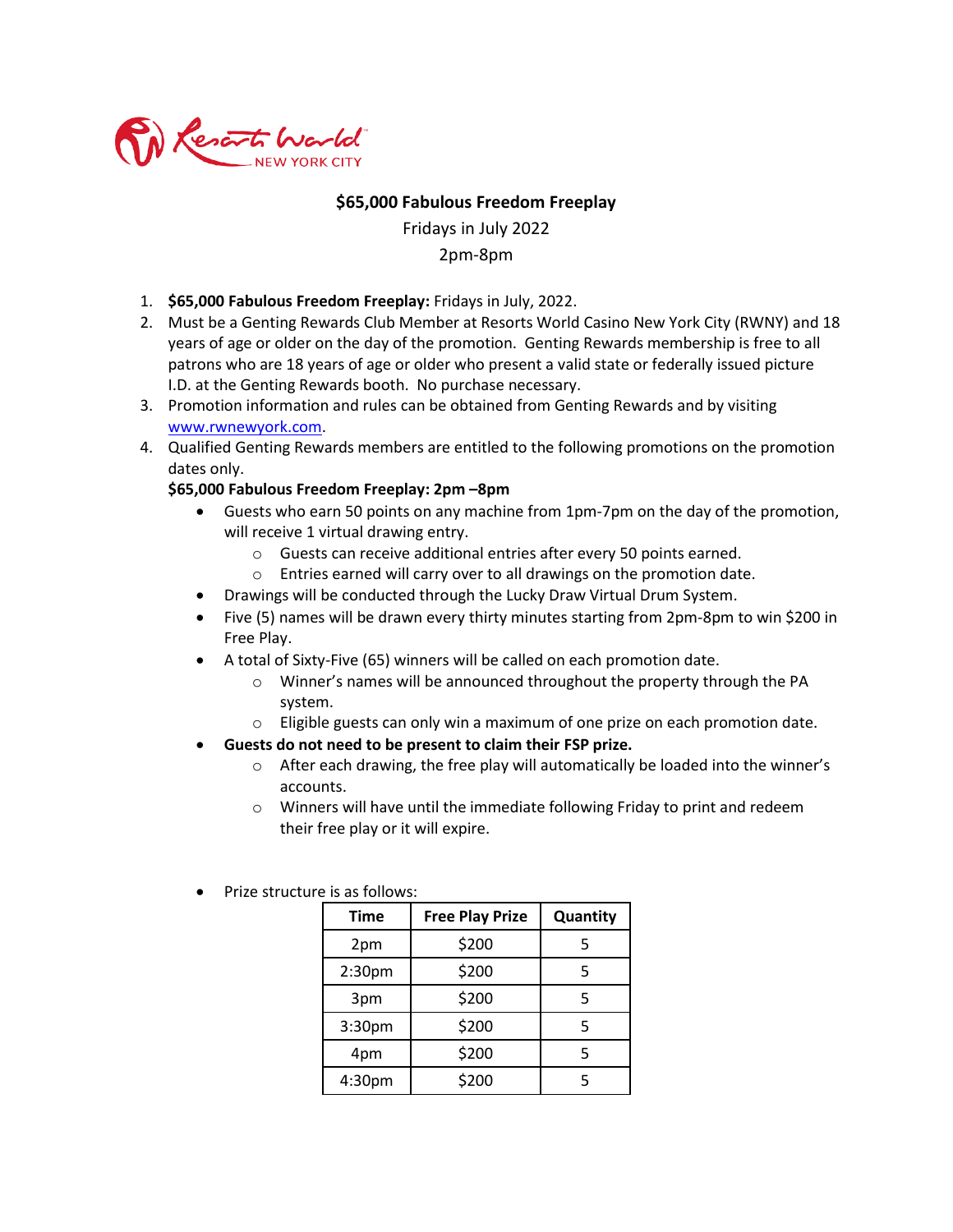| 5pm    | \$200 | 5 |
|--------|-------|---|
| 5:30pm | \$200 | 5 |
| 6pm    | \$200 | 5 |
| 6:30pm | \$200 | 5 |
| 7pm    | \$200 | 5 |
| 7:30pm | \$200 | 5 |
| 8pm    | \$200 | 5 |

- 5. Qualified entries earned during the period defined for each drawing will be pulled into the virtual drum for the drawing; there will be no physical voucher to be printed.
- 6. It is the responsibility of the guest to ensure that their card is properly inserted and that the system identifies them appropriately.
- 7. Drawings will occur through the Lucky Draw Virtual Drum system. The virtual drum will be closed at the end of every 30 minutes. All earned entries will be accumulated for the random drawing.
- 8. All Free Play must be played the day it is printed.
- 9. Any use of the offer by someone other than the account holder is not allowed and could render the account ineligible for future offers.
- 10. Vouchers and points are non-transferable.
- 11. Falsification of any information renders the winner ineligible for the rewards and forfeits any claim to the reward.
- 12. Eligibility: The following persons or categories of persons are not eligible to participate in the promotion or win any prize: any officer or employee of the New York State Division of Lottery, a principal, key employee or employee of any video lottery gaming agent licensed pursuant to this part, except as may be permitted by the Division for good cause shown, any licensee, registrant, contractor, subcontractor, or consultant, or officer or employee of a contractor, subcontractor, licensee, registrant or consultation, if such person is directly involved in the operation of video lottery gaming, the operation or observation of video lottery gaming or drawings, or the processing of video lottery gaming prize claims or payments, any person subject to a contract with the Division if such contract contains a provision prohibiting such person from purchasing a video lottery gaming ticket or receiving a video lottery gaming prize, any officer or employee of RWNY, their affiliates or subsidiaries, any spouse, child, brother, sister, or parent of any of the foregoing persons. This section shall not be deemed to prohibit the sale of a video lottery gaming ticket or the payment of a video lottery gaming prize to an officer or employee of the Division or a lottery gaming agent or to a contractor, subcontractor, or consultant or to an officer or employee of a contractor, subcontractor, or consultant if such sale or prize payment is not for the individual benefit of such person and is made in connection with an official investigation, audit, or other activity authorized by the Director. Persons who have been evicted from the property or who have requested self-exclusion from the property are not eligible to participate in the promotion. Any such entries are void and the prizes will be forfeited automatically.